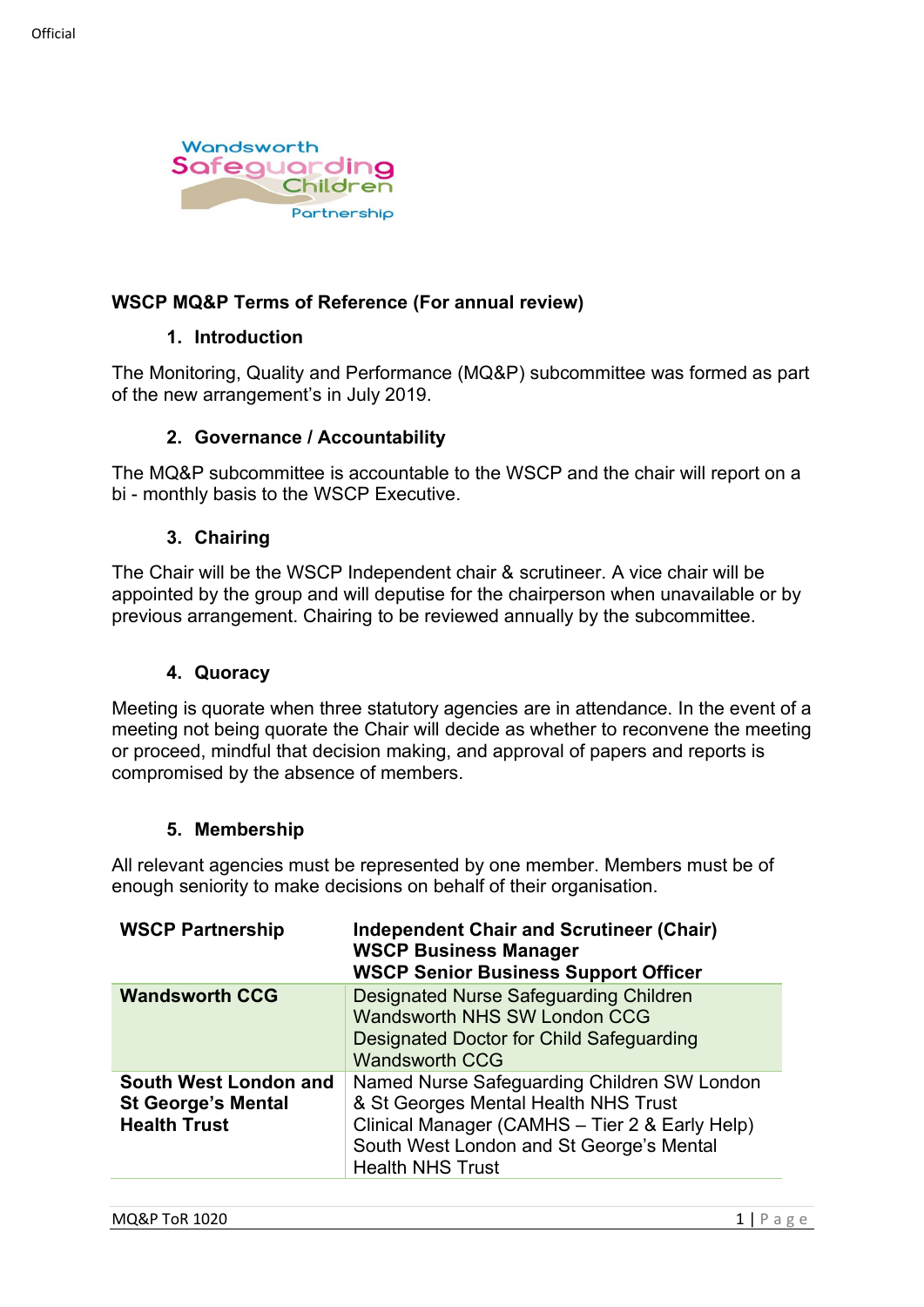| <b>CLCH Wandsworth</b>                                                           | Named Nurse for Safeguarding Children (0-19<br>years) CLCH Wandsworth<br><b>Associate Director of Safeguarding CLCH NHS</b><br><b>Trust</b>                                                                                                                                                 |
|----------------------------------------------------------------------------------|---------------------------------------------------------------------------------------------------------------------------------------------------------------------------------------------------------------------------------------------------------------------------------------------|
| <b>St George's University</b><br><b>Hospitals NHS</b><br><b>Foundation Trust</b> | St Georges Hospital Named Nurse for Community<br>Named Nurse for Safeguarding Children St<br>Georges Hospital                                                                                                                                                                               |
| <b>Children's Services</b><br><b>Performance</b>                                 | Performance Manager (Children's Services)<br><b>Head of Performance and Improvement</b>                                                                                                                                                                                                     |
| <b>Children's Social</b><br><b>Services &amp; Early Help</b>                     | Head of Children's Social Care Academy /<br><b>Principal Social Worker</b><br>Head of THRIVE Innovation and Impact<br><b>Assistant Director of Childrens Services</b><br>Head of Children's Commissioning<br><b>Head of Safeguarding Standards Service</b><br>Safeguarding Children Manager |
| <b>Education</b>                                                                 | <b>Principal of Nightingale Community Academy</b><br><b>Head of School Participation and Performance</b>                                                                                                                                                                                    |
| <b>Community Safety</b>                                                          | <b>Vulnerabilities Manager</b>                                                                                                                                                                                                                                                              |
| <b>Housing</b>                                                                   | <b>Housing Policy &amp; Performance Officer</b>                                                                                                                                                                                                                                             |
| <b>Police</b>                                                                    | <b>MET Police</b><br>Detective Sergeant - Safeguarding PCLO<br>Southwest BCU<br>DI South West BCU Safeguarding Hub -<br><b>MASH/CAIT Referrals/PCLO/CSE/ART</b>                                                                                                                             |
| <b>Voluntary &amp; Community</b><br><b>Sector</b>                                | <b>Voluntary &amp; Community Sector Representative</b>                                                                                                                                                                                                                                      |
| <b>National Probation</b><br><b>Service</b>                                      | <b>Senior Probation Officer London CRC</b><br>Area Manager CRC South West Area                                                                                                                                                                                                              |
| <b>Public Health</b>                                                             | <b>Senior Public Health Lead</b>                                                                                                                                                                                                                                                            |

## **6. Attendance / Frequency**

The meetings will take place bimonthly and members recalled for an extraordinary meeting as required. The Sub-Committee members will commit to attending all meetings and will delegate to their deputy when unable to attend. Attendance should be regular. Failure to attend regularly will be asked to locate a permanent substitute

# **7. Purpose/ Scope**

7.1In order to ensure a clear line of reporting for the other groups within the multiagency children safeguarding arrangements, to allow the Monitoring, Quality and Performance Group a full view of partnership activity, and to allow the Executive to retain and perform its strategic and governance role effectively, all other subgroups within the arrangements will report via the Monitoring, Quality and Performance Group.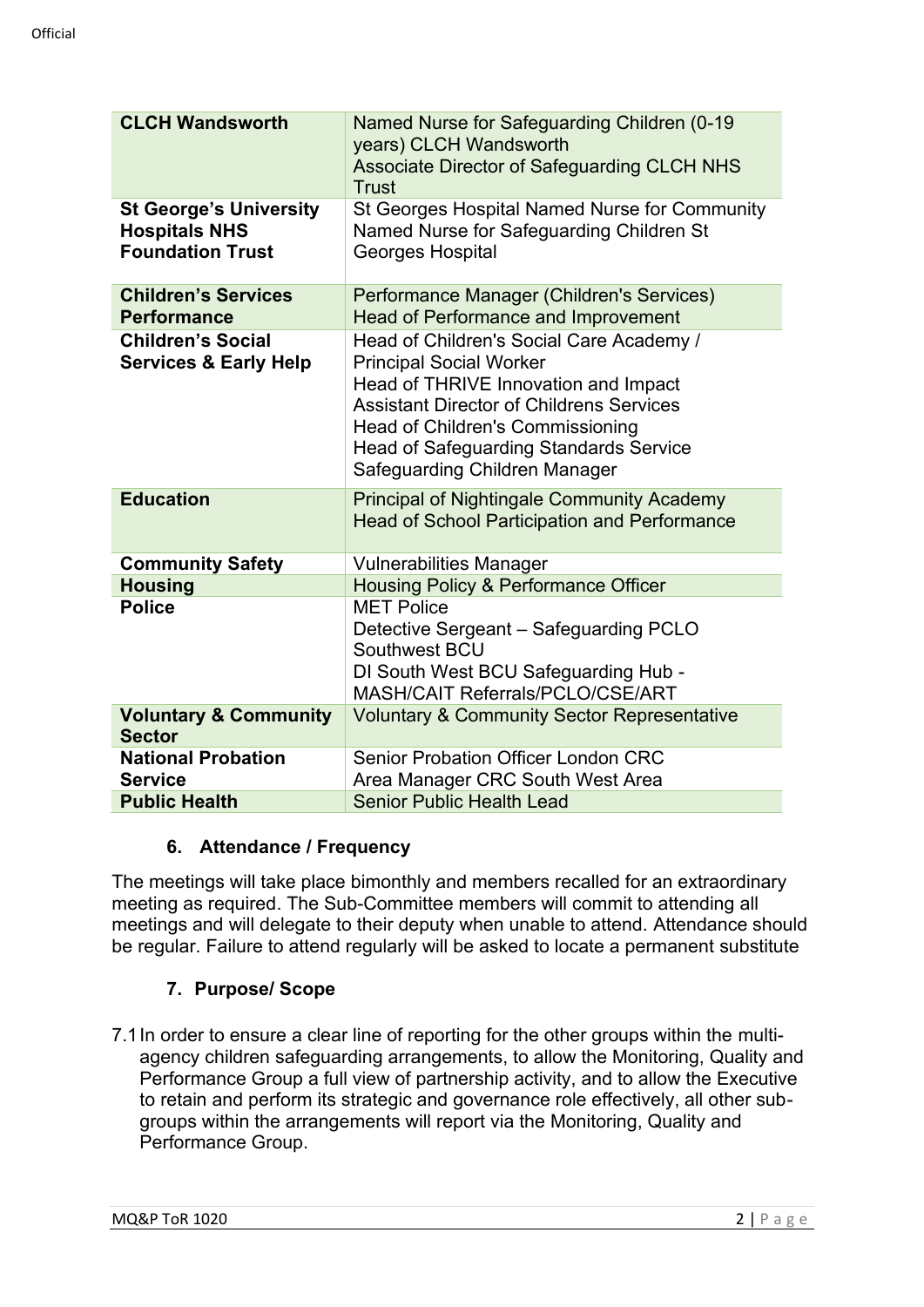- 7.2To ensure that the accountability of the partnership is rooted in performance and quality assurance information which holds partners to account. It will achieve this by effectively monitoring, scrutinising and evaluating safeguarding practice undertaken by all safeguarding partners and relevant agencies within **Wandsworth**
- 7.3Will lead performance analysis, aligned to priorities challenge the safeguarding partners and relevant agencies to improve and support them through collaborative working monitor and review single agency inspections from the safeguarding partners and relevant agencies make robust referrals to, and challenging the Executive
- 7.4Focus on lessons and consequences and ensure escalation of learnings, will be responsible to the Executive for establishing, coordinating, implementing and monitoring quality assurance activity and performance issues on a multi-agency basis in respect of safeguarding children and young people challenge the safeguarding partners and relevant agencies to improve and support them through collaborative working
- 7.5Monitor and review single agency inspections from the safeguarding partners and relevant agencies make robust referrals to, and challenging the Executive focus on lessons and consequences and ensure escalation of learnings, will be responsible to the Executive for establishing, coordinating, implementing and monitoring quality assurance activity and performance issues on a multi-agency basis in respect of safeguarding children and young people

## **8. Roles and Responsibility**

- 8.1To review the development and implementation of procedures and practice for safeguarding and promoting the welfare of children in Wandsworth as set out in regulation, and monitoring the effectiveness of both the procedures and the practice
- 8.2To ensure there is clarity about the action to be taken when there are concerns about a child's safety or welfare, including thresholds for intervention under the Children Act 1989 (both Section 17 and Section 47); and other statutory responsibilities in legislation such as the Children Act 2004 and multi-agency statutory guidance, Working Together to Safeguard Children (2018).
- 8.3To monitor and evaluate the effectiveness of services delivered by all WSCP partner agencies both individually and collectively to safeguard and promote the welfare of children.
- 8.4To develop the mechanisms and undertake the process for analysing and assessing the effectiveness of safeguarding services / outcomes.
- 8.5To review the multi-agency training programme and ensure that multi-agency safeguarding training which meets the local workforce needs is provided, and that the quality of this training is monitored and evaluated.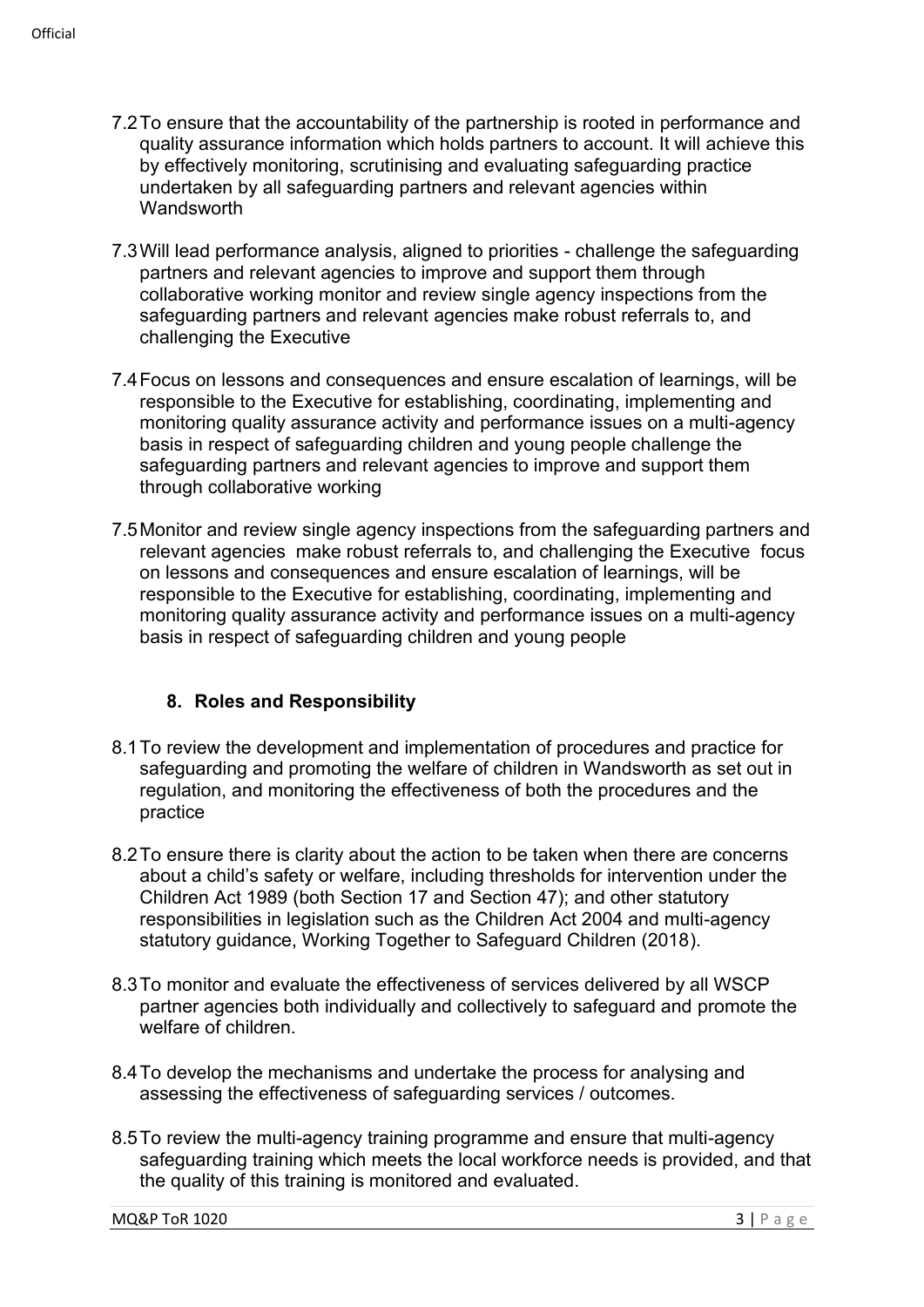- 8.6To identify priorities for multi-agency child protection training in the local area and feed these into the local workforce strategy.
- 8.7To review individual cases where safeguarding concerns within the multi-agency working arrangements have been highlighted/ identified.
- 8.8To review and audit Section 11 Safeguarding self-assessment arrangements within Wandsworth.

## **9. Process**

Functions will be through:

- Monitoring, audit, evaluation and review of:
	- o Performance indicators / Quality Standards / Protocols / Policies and Procedures / Legislation / Training
- Methods will include:
	- o Practice/Case audits / Interviewing services / Overview leads / Organisational audits / Analysis of performance information
- Outcomes / Implications for
	- o Protocols / Policies / Procedures / Training & Staff development.
- Will require input from managers from front line services:
	- o Call in service leads, and other managers as required to bring about service improvement

If a sub-committee has identified work for another sub-committee actions to be taken:

- The chair will write to the chair of the intended sub-committee informing them of the reason for the work to be transferred and intended outcomes
- Receiving chair will confirm (in writing) whether work will be undertaken and if not, why not
- Disagreement around how work moves between sub-committees should be escalated to the Executive for agreement

If a sub-committee identifies training for the Training & Workforce Development sub committee

- Proposal of the training including link to the WSCP priority areas, including projected costs to be submitted to the T&WD for consideration
- Receiving chair will confirm (in writing) whether work will be undertaken and if not, why not
- Disagreement around how work moves between sub-committees should be escalated to the Executive for agreement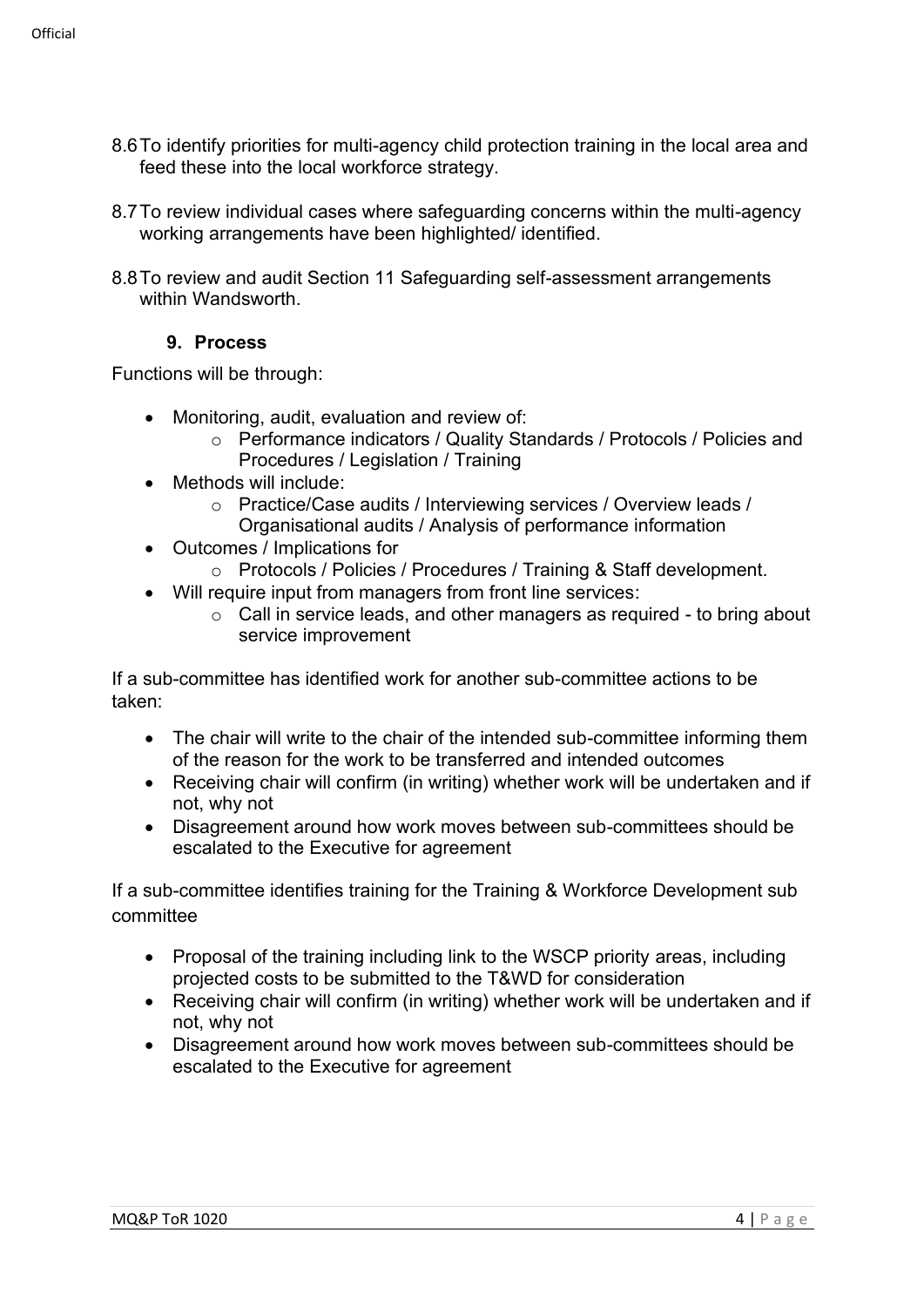## **10.Decision Making / Dispute Resolution**

The Chair will be asked to mediate and negotiate a satisfactory solution, based on the best interest of children. If dispute remains unresolved then final decision will be reached by WSCP Executive Partners

### **11.Escalation**

See [escalation guidance](https://wscp.org.uk/media/1329/inter_agency_escalation_policy-v2.docx)

#### **12.Conflict of Interest**

All panel members must declare at the start of the meeting any issue that may present as conflict of interest e.g. where bias may affect decision making, member representing and having scrutinising role for their own agency, lack of independence. In such situations the conflict will be recorded for the minutes and the panel /chair if not person in question will agree how to progress and mitigate against the conflict.

### **13.Voice of the child**

Safeguarding children is every body's priority and the voice of the child is centre to the work and therefore the executive and each subcommittee will get feedback on positive outcomes for children

### **14.Anti-racist / discriminatory practice**

Following Black Lives Matter (May 2020) the Executive and all sub committees will address and reassure each other what is happening in each agency and as a partnership will act as appropriate

#### **15.Review**

To be reviewed annually or more frequent as appropriate

#### **16.Business Process**

The business team is responsible for all aspects of administration to ensure smooth running of the partnership. Additional resources to be identified as necessary. Meetings will be recorded, and minutes of the meeting, agenda, and papers will be circulated to all members of the group following each meeting for consideration at the next meeting.

The MA Training lead is responsible for co-ordinating all training activity on behalf of the partnership

### **17.Expectation of members**

Members are expected:

- To prepare for the meeting including reading papers in advance.
- To have copy of papers as distributed to the meeting.